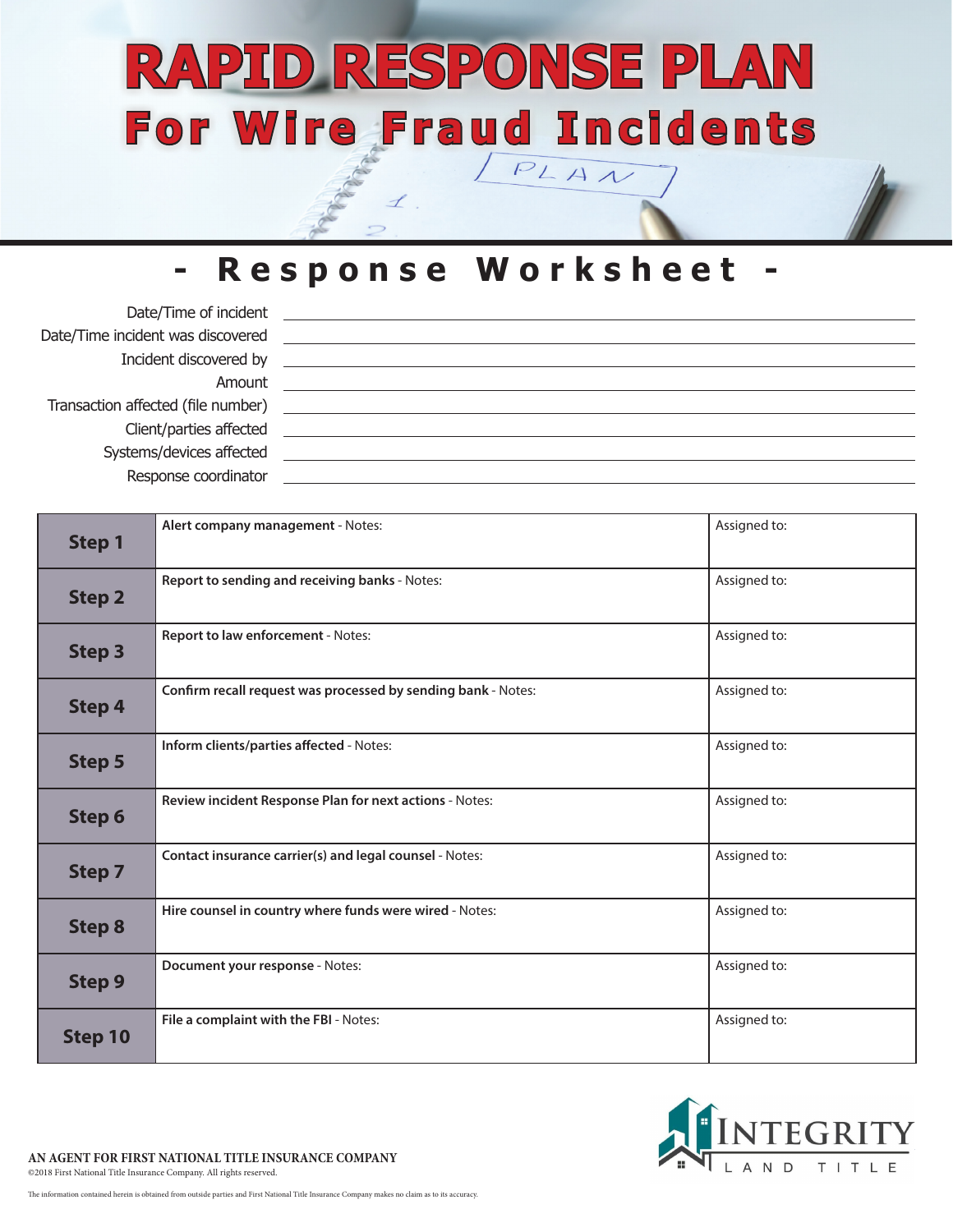# **RAPID RESPONSE PLAN For Wire Fraud Incidents** $PLAN$

#### *Time is of the essence — every second and minute counts. Contact banks, transaction parties, and law enforcement immediately upon discovery.*

#### **STEP 1: Alert company management and your internal wire fraud response team.**

Contact your team according to a pre-arranged plan (group email; group text):

- ♦ Owner/Manager
- ♦ Accounting/Finance/Treasurer
- ♦ IT/IT Security
- ♦ Legal Counsel
- ◆ Others?

#### **STEP 2: Report Fraudulent Wire Transfers to the Sending and Receiving Banks.**

- ♦ Contact the sending bank's fraud department and request that a recall of the wire be sent to the receiving bank because of fraud. Provide the details for the wire.
- ♦ Ask the sending bank to initiate the FBI's Financial Fraud Kill Chain if the amount of the wire transfer is \$50,000 or above; the wire transfer is international; a SWIFT recall notice has been initiated; and the wire transfer has occurred within the last 72 hours.
- ♦ Also, call the receiving bank's fraud department to notify them that you have requested a recall of the wire because of fraud. Provide the details for the wire and request that the account be frozen.
- ♦ If a client or consumer was a victim and your bank/accounts were not directly involved, your client or customer will need to contact the bank themselves but you may have helpful information to share, too. Coordinate quickly!

#### **STEP 3: Report Fraudulent Wire Transfers and Attempts to Law Enforcement.**

- ♦ Local Police/Sheriff: www.policeone.com/law-enforcement-directory/
- ♦ FBI Field Office: www.fbi.gov/contact-us/field-offices
- ♦ Secret Service: www.secretservice.gov/contact/field-offices/

#### **Step 4: Call the sending bank again to confirm that the recall request has been processed.**